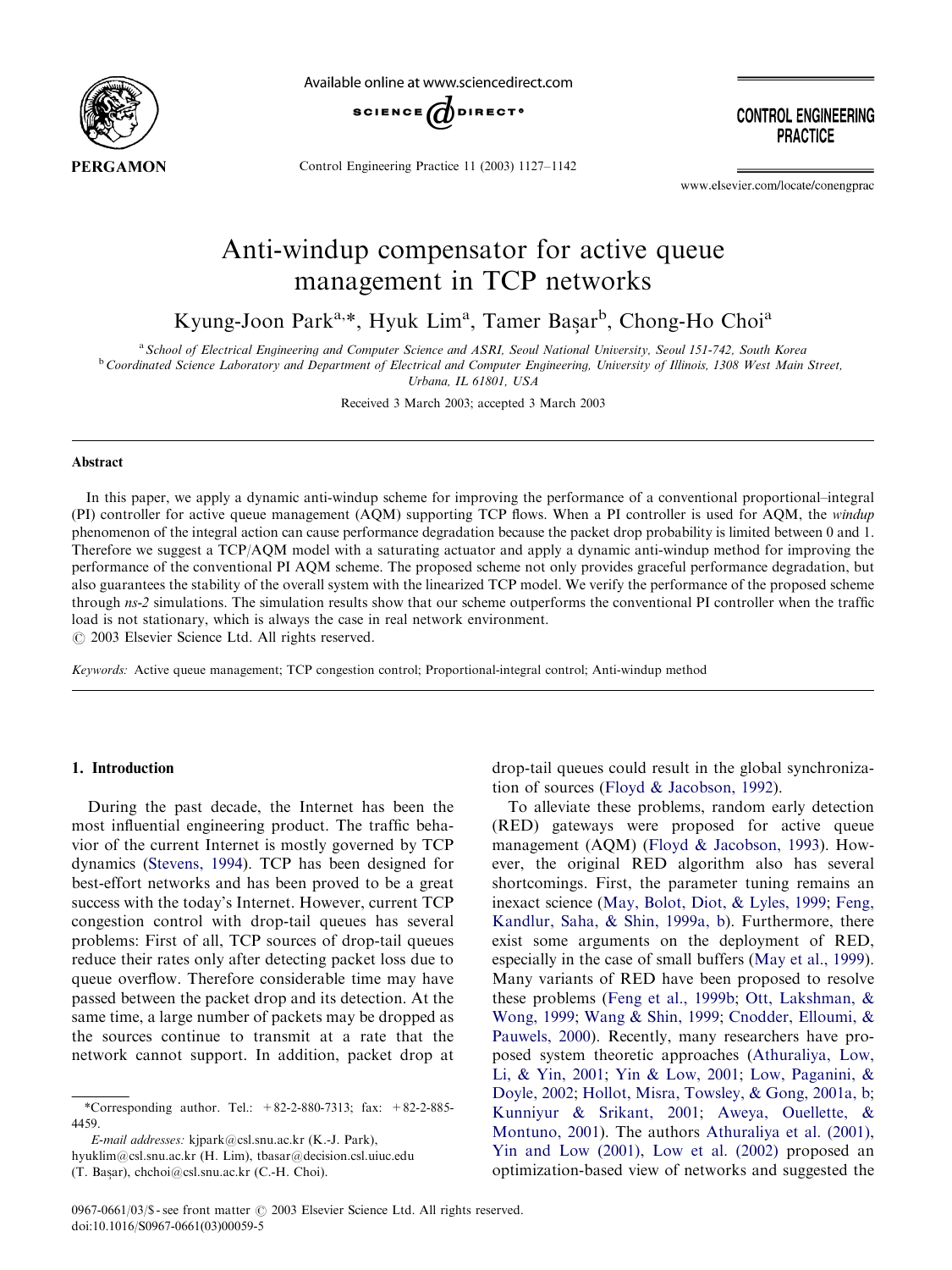random early marking (REM) AQM algorithm, which is basically a PI controller. In [Hollot et al. \(2001a, b\),](#page-15-0) the authors gave a control theoretic analysis of RED and designed a PI controller, which outperformed RED significantly. [Kunniyur and Srikant \(2001\)](#page-15-0) proposed the adaptive virtual queue (AVQ) algorithm, which focused on the rate mismatch instead of the queue size. [Aweya](#page-15-0) [et al. \(2001\)](#page-15-0) focused on stabilizing the queue and proposed an integral controller for AQM.

In this paper, we are concerned with the performance of the conventional PI controller for AQM. First we model the TCP/AQM system as a system with a saturating actuator because the packet drop probability is naturally constrained to lie between 0 and 1. With this constraint, the output of the integral controller would increase and become large if the queue size remains below the target value over some period. Once this happens, the integral controller cannot regulate the queue size properly as the queue size changes and this could result in a significant performance degradation. This kind of problem is known as the *windup* phenomenon of an integral controller, which occurs when a system consists of an integral controller or a controller with slow dynamics and a saturator at the control input ([Peng, Vrancic, & Hanus, 1996;](#page-15-0) [Astrom](#page-15-0) & [Rundqwist, 1989;](#page-15-0) [Kothare, Campo, Morari,](#page-15-0) & [Nett,](#page-15-0) [1994\)](#page-15-0).

To resolve this problem, we add a saturator to the TCP/AQM model and apply a dynamic anti-windup method to the conventional PI AQM scheme. A static anti-windup compensator was proposed for the PI AQM scheme in [Lim, Park, Park, and Choi \(2002\)](#page-15-0). However, this static anti-windup compensator only considered the steady state behavior and neglected the delay in control input. Here we adopt a dynamic anti-windup scheme proposed in [Park, Chai, and](#page-15-0) [Choo \(2000\)](#page-15-0). This scheme is an extension of the antiwindup method in [Park and Choi \(1995\)](#page-15-0) in the sense that it further takes into account the delay in control input. The objective of the proposed scheme is to provide an additional dynamic compensator that will exhibit graceful performance degradation of the closed-loop system under saturation. We can determine the design parameters of the dynamic compensator explicitly based on the objective function of controller states. The total stability of the overall system is guaranteed if some algebraic conditions hold. We compare the performance of the proposed scheme with the conventional PI controller and the PI controller with the incremental algorithm ([Peng et al., 1996\)](#page-15-0) through ns-2 simulations. The simulation results show that our proposed control scheme outperforms the conventional PI controller when the traffic is fluctuating, which is always the case in the real network environment. Our main contributions in this paper are as follows:

(i) We take into account the limitation that the packet drop probability lies between 0 and 1, and introduce a TCP/AQM model with a saturating actuator.

(ii) To compensate windup phenomenon which results from saturation, we apply a dynamic anti-windup scheme to the conventional PI controller. We show the stability of the overall system in the presence of delay in control input.

The rest of the paper is organized as follows: In Section 2, we present details of the TCP/AQM system with emphasis on the saturating actuator. In Section 3, we describe the proposed anti-windup algorithm. In Section 4, we give the stability analysis of the proposed scheme. In Section 5, we verify the performance of the proposed algorithm via simulation using the ns-2 network simulator [\(Fall & Varadhan, 2001\)](#page-15-0). Finally, we present the conclusion in Section 6.

#### 2. Feedback control of active queue management

RED is an AQM algorithm, which controls network congestion by randomly dropping or marking packets with a probability  $p_d$ . When TCP sources detect that their packets are dropped or marked, they reduce their sending rates, and the queue size of the router decreases. This process constitutes a closed loop feedback control system as shown in [Fig. 1](#page-2-0) [\(Aweya et al., 2001](#page-15-0)). The system consists of TCP sources, a router queue, and an AQM controller. This block diagram is a logical analysis of the TCP/AQM system and actually the AQM controller is implemented in the router. The congestion controller regulates the queue size of the router by changing the probability  $p_d$ . Because the PI controller ensures that the steady state error becomes zero, it is more appropriate than RED for regulation of queue size [\(Hollot et al., 2001b](#page-15-0)).

[Fig. 2](#page-2-0) is the block diagram of the TCP/AQM system with the conventional PI controller. The controller input is the queue size error  $q_e$ , which is the difference between the target queue size and the queue size of the router, i.e.

$$
q_e(t) = q(t) - q_{ref},\tag{1}
$$

where  $q_{ref}$  is the target queue size of the router. The model in [Fig. 2](#page-2-0) differs from those in [Hollot et al. \(2001a\)](#page-15-0) and [Aweya et al. \(2001\)](#page-15-0) in the sense that the restriction on the drop probability is included. The drop probability is obtained by limiting the controller output to the interval  $[0, p_{\text{max}}]$  as described by the following equation:

$$
p_d(t) = \text{sat}(v(t)),\tag{2}
$$

$$
sat(x) = \begin{cases} p_{\text{max}} & x > p_{\text{max}}, \\ 0 & x < 0, \\ x & \text{otherwise}, \end{cases}
$$
 (3)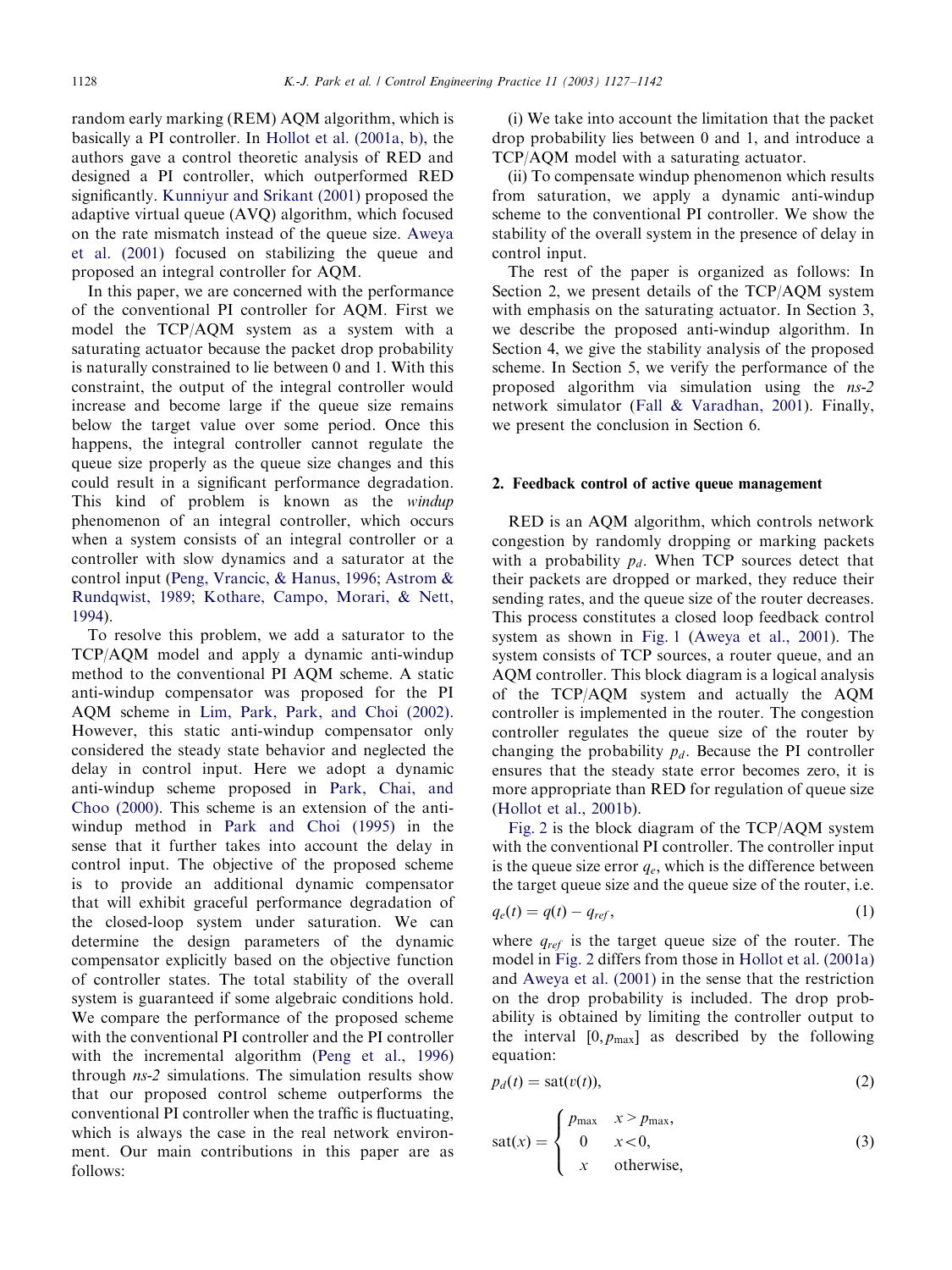<span id="page-2-0"></span>

Fig. 1. TCP congestion avoidance as a closed-loop feedback control system.



Fig. 2. Conventional PI control.

where  $p_{\text{max}}$  is the maximum drop probability. Usually  $p_{\text{max}}$  can be set to 1. According to the drop probability, packets are dropped or marked. When the packets are dropped or marked, each of the TCP sources adjusts its window size to reduce its sending rates, and consequently the queue size decreases.

Now note the difficulty that arises from the saturation function. Generally an integral controller or a controller with slow dynamics features *windup* phenomenon [\(Peng](#page-15-0) [et al., 1996;](#page-15-0) [Astrom & Rundqwist, 1989;](#page-15-0) [Kothare et al.,](#page-15-0) [1994\)](#page-15-0). A PI controller consists of a proportional and an integral controller as follows:

$$
v(t) = k_P q_e(t) + k_I \int_0^t q_e(\tau) d\tau,
$$
\n(4)

where  $k_P$ ,  $k_I$  are the proportional gain and the integral gain, respectively ([Franklin, Powell, & Emami-Naeini,](#page-15-0) [1995\)](#page-15-0). A PI controller regulates the queue size of the router properly when it operates around the target queue size. However, real network traffic load varies rapidly due to the bursty nature, and sometimes can be much lighter than what is required to maintain the target queue size. If the queue size is smaller than the target queue size for a certain period of time, then the state of the integral controller will become a large negative value, but  $p_d$  will remain zero because of the saturation. The rationale for this situation is as follows: A router is not always congested. For a given network topology, as senders and receivers change, congested routers will also be changed. This implies that any router has some period when the incoming rate is smaller than link capacity. During this period, the queue size error,  $q_e$  remains negative, which results in a large negative value of integration of  $q_e$ . Consequently the controller output,  $v(t)$ , will be negative. This negative value indicates that the controller tries to increase incoming traffic to match the desired queue size. However it is impossible to increase the incoming rate at the router and the resulting control input, i.e. the drop probability will remain zero as long as  $v(t)$  is negative. In summary, during the period of underutilization,  $q_e(t)$  is negative and the integral of  $q_e(t)$ becomes a large negative value while the drop probability is kept zero. If this situation is followed by rapid traffic increase over the link capacity, buffer overflow will occur because the state of the integral controller will remain negative for a considerable time. In this case, the controller will not work at all and the system will be open-loop, which is virtually a drop-tail queue management. Consequently the performance of the congestion control degrades significantly.

#### 3. Design of an anti-windup compensator

Here we adopt an anti-windup scheme in [Park et al.](#page-15-0) [\(2000\)](#page-15-0). This scheme is based on the dynamic antiwindup method in [Park and Choi \(1995\),](#page-15-0) and [Park and](#page-15-0) [Choi \(1997\)](#page-15-0). However this scheme also takes into account time delay in control input. Here we assume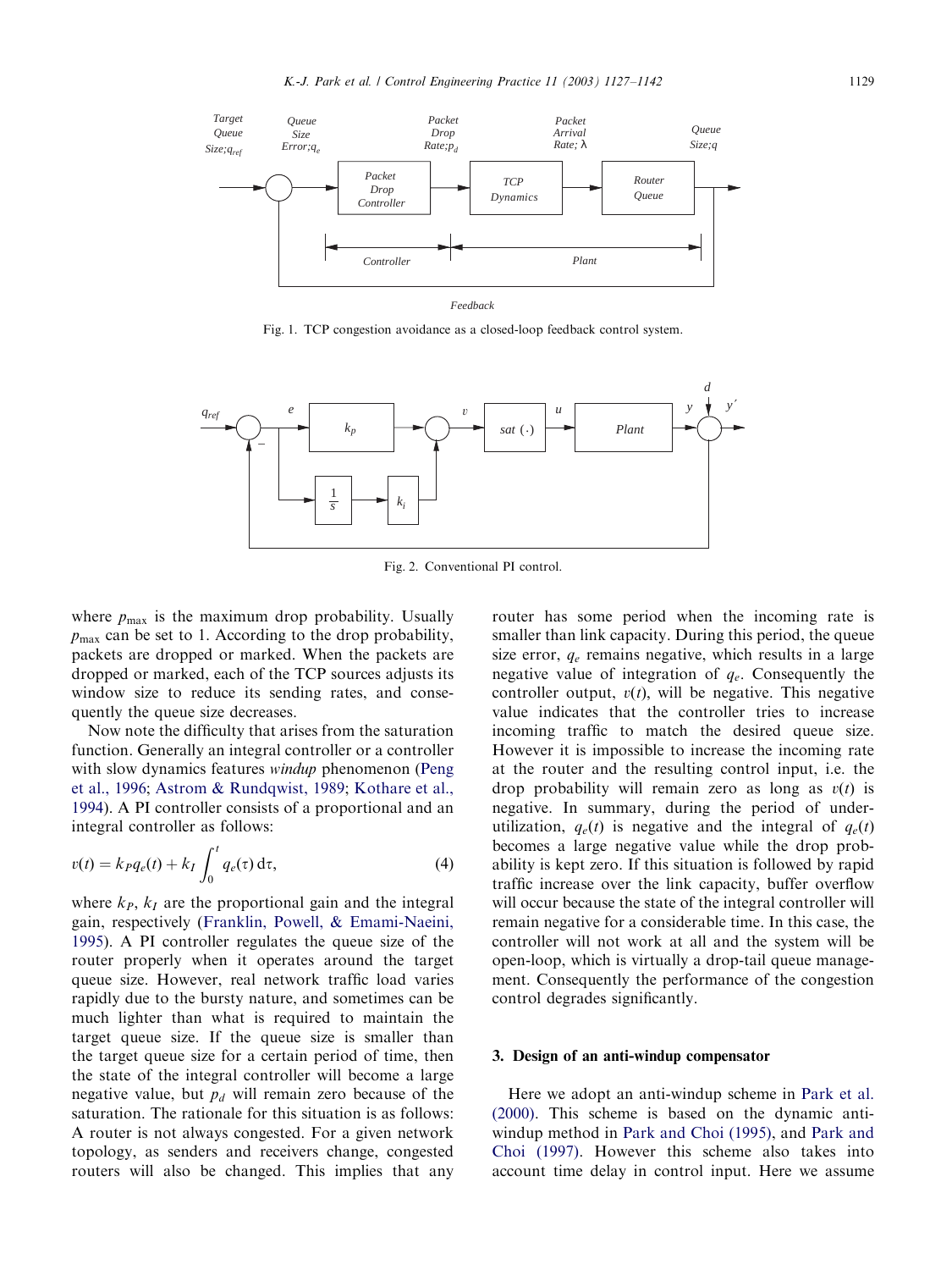<span id="page-3-0"></span>that the PI controller has already been designed to show satisfactory performance in the absence of saturation. This assumption can be satisfied if we assume that we already have designed a PI controller by following the guideline in [Hollot et al. \(2001a\).](#page-15-0) Necessary assumptions for design of the proposed anti-windup scheme will be given explicitly later. The objective of the proposed antiwindup scheme is to provide an additional compensator that shows graceful performance degradation of the overall system with saturation. To this end, we reformulate the problem into a state-tracking problem since output is the combination of internal states.

First we formulate the state-space representation of the TCP/AQM system. We use a linearized version of the TCP dynamics in [Hollot et al. \(2001a\).](#page-15-0) Here we use the TCP rate  $\lambda(t)$  instead of the window size  $W(t)$  as a state variable. If we consider the delay and the number of connections to be constant for the time being, we have the following TCP model:

$$
\dot{\mathbf{x}}_p(t) = A\mathbf{x}_p(t) + B\mathbf{u}(t-\tau),\tag{5}
$$

$$
y(t) = Cx_p(t) + Du(t - \tau),
$$
\n(6)

$$
u(t) = \text{sat}(v(t)),\tag{7}
$$

where  $\mathbf{x}_p(t) = (\delta q(t), \delta \lambda(t))^T$ ,  $u(t) = \delta p_d(t)$ ,  $\tau = R$ ,  $A =$ where  $x_p(x) - (o_q(x), o_{\lambda}(y))$ ,  $a_{\lambda}(y) - o_{\lambda}(y)$ ,  $c = \lambda$ ,  $\lambda =$ <br>  $\binom{0}{0a}, B = (0, b)^T$ ,  $C = (1, 0), D = 0, a = -2N/R^2C_l$ , and  $b = 2C_l^2/3N$ . Here R, N, and C<sub>l</sub> are the round-trip time, the number of TCP sessions, and the link capacity, respectively. We only consider the delay in control input  $u(t)$  as in [Hollot et al. \(2001a\)](#page-15-0). Note that b is different from the value in [Hollot et al. \(2001a\)](#page-15-0). This is because we have changed the proportional constant for  $b$  to match the equilibrium. This change of constant was mentioned in several papers, for example [Kunniyur and](#page-15-0) [Srikant \(2001\)](#page-15-0).

Also we represent the conventional PI controller as follows:

$$
\dot{x}_c(t) = Fx_c(t) + Ge(t),\tag{8}
$$

$$
v(t) = Hx_c(t) + Le(t),
$$
\n(9)

$$
e(t) = r(t) - y(t),\tag{10}
$$

where  $F = 0$ ,  $G = 1$ ,  $H = k_I$ ,  $L = k_P$ , and  $r(t) = q_{ref}$ .

The proposed compensation structure is shown in Fig. 3, where a dynamic compensator  $M(s, \tau)$  is included, which will be designed appropriately for the overall system to show satisfactory performance under saturation. The dynamics of  $M(t, \tau)$  is represented by the following state-space model:

$$
\dot{\mathbf{x}}_d(t) = \Phi(t, \tau) \mathbf{x}_d(t) + \Gamma(t, \tau) \zeta(t), \tag{11}
$$

$$
\xi(t) = \Sigma(t, \tau) \mathbf{x}_d(t) + A(t, \tau) \zeta(t), \tag{12}
$$

$$
\zeta(t) = v(t) - u(t). \tag{13}
$$

Here the matrices  $\Phi(\cdot, \cdot)$ ,  $\Gamma(\cdot, \cdot)$ ,  $\Sigma(\cdot, \cdot)$ , and  $\Lambda(\cdot, \cdot)$  are design parameters. Now we have the following dynamics of the compensated controller  $K_c(s)$ :

$$
\dot{x}_c(t) = Fx_c(t) + Ge(t) - \xi(t),
$$
\n(14)

$$
v(t) = Hx_c(t) + Le(t),
$$
\n(15)

$$
e(t) = r(t) - y(t) - d(t),
$$
\n(16)

where  $d(t)$  is a disturbance at the plant output.  $d(t)$  is responsible for some kind of disturbances such as uncontrolled bursty traffic.

To design the compensator, we need the following assumptions:

(A1) The plant is open-loop stable.

(A2) The controller provides acceptable nominal performance in the absence of the saturating actuator.

These assumptions are standard in designing antiwindup schemes.  $(A1)$  can be easily verified from  $(5)$ – $(7)$ and (A2) will be also satisfied if we assume that we have designed the PI controller by following the guidelines in [Hollot et al. \(2001b\)](#page-15-0). With these assumptions, we will design a compensator  $M(s, \tau)$  that gives graceful performance degradation with saturation nonlinearity.



Fig. 3. PI control with the proposed anti-windup compensator.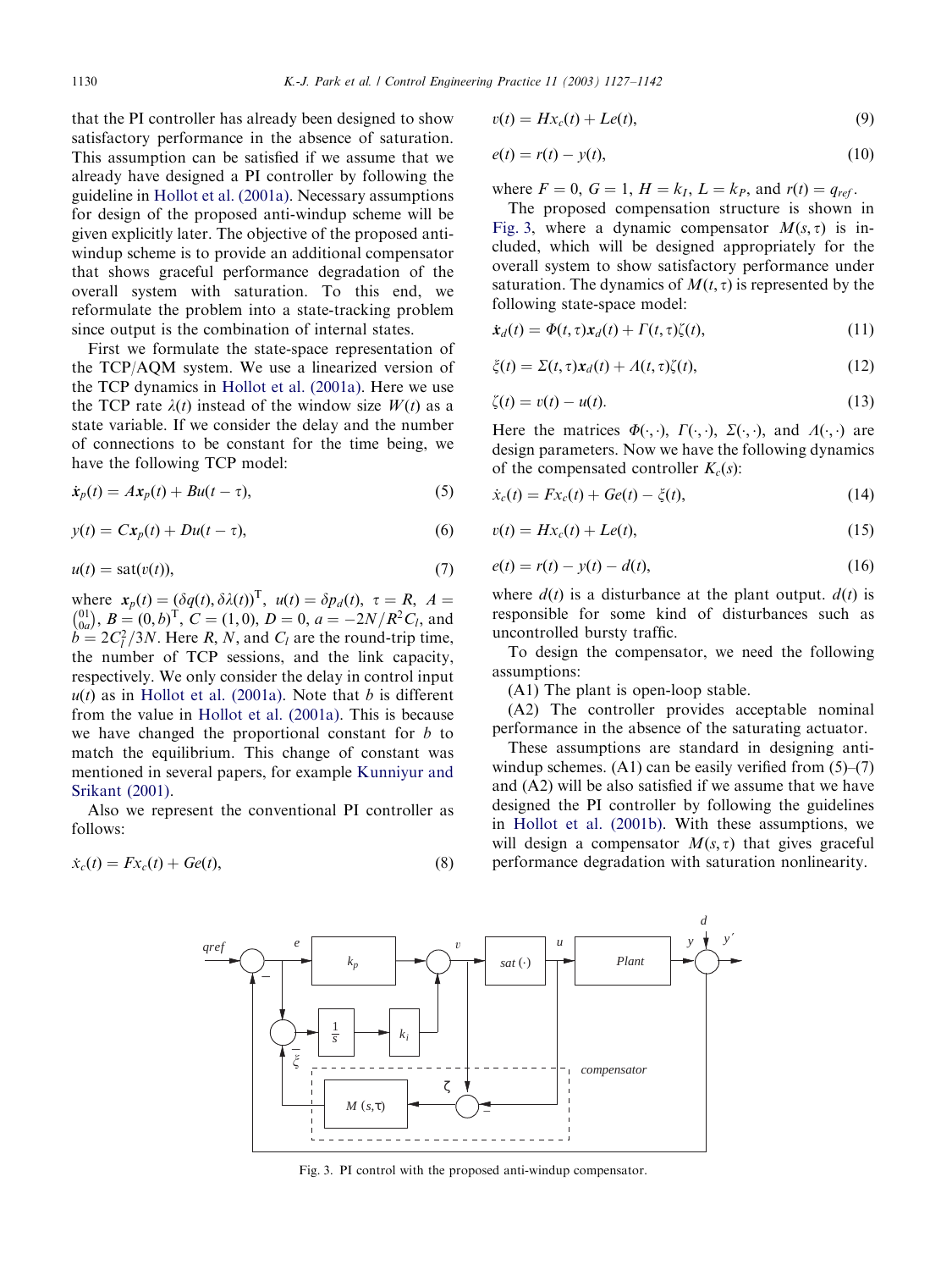To design the anti-windup compensator, we need dynamics of the system with and without saturation. In the following subsection, we will derive dynamic equations for the system with and without the saturation, respectively.

# 3.1. Dynamics of the closed-loop system in the absence of saturation

From (15) and (16) in [Park et al. \(2000\)](#page-15-0) and by Laplace transform, we obtain the following for the dynamics of the closed-loop TCP/AQM system in the absence of the saturating actuator. This corresponds to the case when  $u(t) = v(t)$  in [Fig. 3](#page-3-0).

$$
\begin{bmatrix} sx_c(s) \\ sx_p(s) \end{bmatrix} = A_l(s, \tau) \begin{bmatrix} x_c(s) \\ x_p(s) \end{bmatrix} + B_l(s, \tau) [r(s) - d(s)] + \begin{bmatrix} x_c(0) \\ x_p(0) \end{bmatrix}, \qquad (17)
$$

where

$$
A_l(s,\tau) := \begin{bmatrix} P & Q \\ R & S \end{bmatrix}, \qquad B_l(s,\tau) := \begin{bmatrix} T \\ U \end{bmatrix}.
$$
 (18)

Here  $P = 0$ ,  $Q = -C$ ,  $R = e^{-s\tau}BH$ ,  $S = A - e^{-s\tau}BLC$ and  $T = G$ ,  $U = e^{-st} BL$ .  $(x_c(0), x_p^T(0))^T$  denotes an initial state.

Here we make an additional assumption:

(A3) The system matrix of the closed-loop plant in the absence of saturation, i.e.  $A - e^{-st}BLC$  has stable eigenvalues.

(A3) is necessary for a technical reason and can be easily verified beforehand. Consider the system in [Fig. 1](#page-2-0) without the saturation, and replace the controller  $K(s)$ with  $L$ . Then  $(A3)$  implies that such a system should be stable. In other words, (A3) requires that the system be stable with only proportional control. (A3) will be satisfied if we assume that the proportional gain  $k_P$  has been adjusted by the guideline in [Hollot et al. \(2001a\)](#page-15-0). Also if we adopt an integral controller only, i.e.  $k_P = 0$ , then (A3) will be always satisfied with (A2).

# 3.2. Dynamics of the closed-loop system in the presence of saturation

From (9) and (10) in [Park et al. \(2000\)](#page-15-0) and (5)–(10), we get the following for the dynamics of the closed-loop TCP/AQM system in the presence of saturation. Here  $\ddot{\theta}$  denotes the corresponding state in the presence of saturation.

$$
\begin{bmatrix} s\tilde{x}_{c}(s) \\ s\tilde{x}_{d}(s) \\ s\tilde{x}_{p}(s) \end{bmatrix} = A_{sat}(s, \tau) \begin{bmatrix} \tilde{x}_{c}(s) \\ \tilde{x}_{d}(s) \\ \tilde{x}_{p}(s) \end{bmatrix} + B_{sat}(s, \tau) + \begin{bmatrix} \tilde{x}_{c}(0) \\ \tilde{x}_{d}(0) \\ \tilde{x}_{p}(0) \end{bmatrix},
$$
(19)

where

$$
A_{sat}(s,\tau) := \begin{bmatrix} -AH & -\Sigma & -(G - AL)C \\ TH & \Phi & -FLC \\ 0 & 0 & A \end{bmatrix}, \qquad (20)
$$

$$
B_{sat}(s,\tau) := \begin{bmatrix} (G - AL)(r(s) - d(s)) + A\widehat{sat}(\widetilde{v}) \\ \Gamma L(r(s) - d(s)) - \Gamma \widehat{sat}(\widetilde{v}) \\ e^{-s\tau}B\widehat{sat}(\widetilde{v}) \end{bmatrix}. \qquad (21)
$$

Here  $(\tilde{x}_c(0), \tilde{x}_d^T(0), \tilde{x}_p^T(0))^T$  is an initial state and sat $(\tilde{v})$ denotes the Laplace transform of the controller output due to saturation.

Let  $\mu(t, \tau)$  be the impulse response from  $\zeta(t)$  to  $\zeta(t)$ . Then we have

$$
\mu(t,\tau) := \mathcal{L}^{-1}\{M(s,\tau)\} = \mathcal{L}^{-1}\{A + \Sigma(sI - \Phi)^{-1}\Gamma\}.
$$
\n(22)

We can express the controller state as follows:

$$
\dot{x}_c(t) = Fx_c(t) + Ge(t) - \mu(t, \tau) * (v(t) - u(t)), \tag{23}
$$

where '\*' denotes the convolution operator. Now we can derive another expression of the system in the presence of the saturating actuator as follows:

$$
\begin{bmatrix} s\tilde{x}_c(s) \\ s\tilde{x}_p(s) \end{bmatrix} = A_{aw}(s,\tau) \begin{bmatrix} \tilde{x}_c(s) \\ \tilde{x}_p(s) \end{bmatrix} + B_{aw}(s,\tau) + \begin{bmatrix} \tilde{x}_c(0) \\ \tilde{x}_p(0) \end{bmatrix},
$$
\n(24)

where

$$
A_{aw}(s,\tau) \coloneqq \begin{bmatrix} -M(s,\tau)H & -[G-M(s,\tau)L]C \\ 0 & A \end{bmatrix}, \qquad (25)
$$

$$
B_{sat}(s,\tau)
$$
  
\n
$$
= \left[ \frac{(G - M(s,\tau)L)(r(s) - d(s)) + M(s,\tau)\widehat{\text{sat}}(\tilde{v})}{e^{-s\tau}B\widehat{\text{sat}}(\tilde{v})} \right].
$$
\n(26)

Here we only consider the limitation enforced by the lower bound on the control input, i.e. the saturation when  $v(t)$  is below zero. The reason is that, even though the upper bound seems to be hit in our TCP/AQM model in (5)–(7), actually the upper limit is seldom realized and consequently we can ignore the upper bound on control input. This comes from the physical interpretation of the TCP/AQM system. When the control input,  $u(t)$  is 1, this corresponds to the case of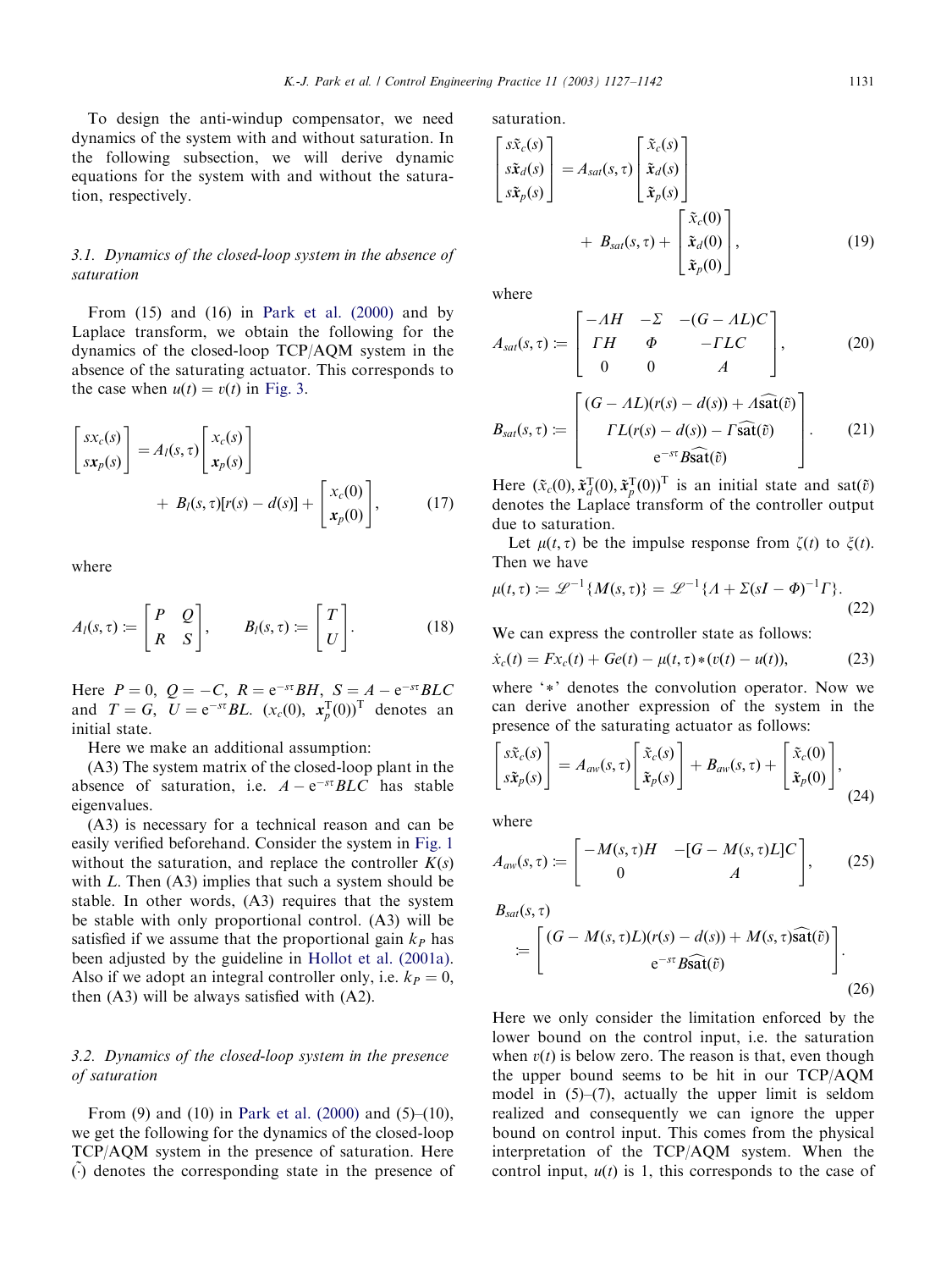dropping all the incoming packets. Hence, the effective incoming traffic load will be zero, and the queue size will be decreased immediately. This physical interpretation is not apparent if we only work with the model equations (5)–(7). With these equations, it would be reasonable to consider the upper limit of the saturation. These discrepancies result from the TCP model we use. The model is not valid if the average value of the drop probability  $u(t)$  is quite large for some time period. With a large value of the drop probability, TCP behavior is not in a stable regime at all, and the assumption on the average TCP behavior to be in a linear increasing regime will be violated ([Mathis, Semke,](#page-15-0) & [Mahdavi, 1997\)](#page-15-0). Most of the window behavior will be in a transient regime. This is why we gave a physical interpretation for upper saturation case.

The controller state with saturation  $\tilde{x}_c(t)$  is quite different from  $x_c(t)$  since the feedback loop is virtually broken with saturation. Our approach here is to make the states of a saturated system as close as possible to the states of an unsaturated system. We introduce the following performance index:

$$
\min_{M(s,t)} J = \int_0^\infty ||x_c(t) - \tilde{x}_c(t)||^2 dt,
$$
\n(27)

where  $\|\cdot\|$  denote the *Euclidean norm*.

First we state the following lemma.

**Lemma 1.** Under Assumptions  $(A1)$ – $(A3)$ , the dynamic compensator  $M^*(s, \tau)$  which minimizes the performance index J is uniquely determined by

$$
\Phi^*(s,\tau) = A - e^{-st} BLC,\tag{28}
$$

$$
\Gamma^*(s,\tau) = e^{-s\tau}B,\tag{29}
$$

$$
\Sigma^*(s,\tau) = GC,\tag{30}
$$

$$
\Lambda^*(s,\tau) = 0.\tag{31}
$$

Proof. Since this lemma is a slight modification of Lemma 3.1 in [Park et al. \(2000\)](#page-15-0), we will closely follow the proof of Lemma 3.1 in [Park et al. \(2000\).](#page-15-0) By Parseval's theorem, the performance index  $J$  can be expressed as

$$
J = \frac{1}{2\pi j} \int_{-j\infty}^{j\infty} ||x_c(s) - \tilde{x}_c(s)||^2 ds.
$$
 (32)

The matrix  $(sI - A_l(s, \tau))^{-1}$  exists since  $A_l(s, \tau)$  is stable from Assumption (A2). Also  $(sI - S)$  exists by (A3). From the inversion lemma of block matrices, we get

$$
(sI - AI(s, \tau))^{-1}
$$
  
=  $\begin{bmatrix} -X(s) & -X(s)Q(sI - S)^{-1} \\ -(sI - S)^{-1}RX(s) & -W(s) \end{bmatrix}$ , (33)

where

$$
X(s) := -[(sI - P) - Q(sI - S)^{-1}R]^{-1},
$$
  
\n
$$
W(s) := -(sI - S)^{-1} + (sI - S)^{-1}RX(s)Q(sI - S)^{-1}.
$$
  
\nFrom (17) and (22) we set

From (17) and (33), we get

$$
x_c(s) = -X(s)(T + Q(sI - S)^{-1}U)[r(s) - d(s)]
$$
  
- 
$$
X(s)x_c(0) - X(s)Q(sI - S)^{-1}x_p(0).
$$
 (34)

The system matrix  $A$  is stable by (A1). Here, tentatively assume that  $sI + M(s, \tau)H$  is nonsingular for all Re[s]  $\geq 0$ . Under this assumption,  $(sI - A_{aw}(s, \tau))^{-1}$ exists. Now, first we find  $M^*(s, \tau)$  that minimizes J, and then we will show that  $sI + M^*(s, \tau)H$  is nonsingular. By applying the inversion lemma of block matrices, we have

$$
\begin{aligned} \left[sI - A_{aw}(s,\tau)\right]^{-1} & -\left[sI + M(s,\tau)H\right]^{-1} \left[G - M(s,\tau)L\right] \\ &= \begin{bmatrix} \left[sI + M(s,\tau)H\right]^{-1} & -\left[sI + M(s,\tau)H\right]^{-1} \left[G - M(s,\tau)L\right] \\ & C(sI - A)^{-1} \\ 0 & (sI - A)^{-1} \end{bmatrix} . \end{aligned} \tag{35}
$$

From (24) and (35), we get

$$
\tilde{x}_c(s) = [sI - M(s, \tau)H]^{-1}(G - M(s, \tau)L[r(s) - d(s)] \n+ [sI + M(s, \tau)H]^{-1}M(s, \tau)\tilde{\text{sat}}(\tilde{v}) \n- e^{-s\tau}[sI + M(s, \tau)]^{-1}[G - M(s, \tau)L] \n\times C(sI - A)^{-1}B\tilde{\text{sat}}(\tilde{v}) \n+ [sI + M(s, \tau)H]^{-1}\tilde{x}_c(0) \n- [sI + M(s, \tau)H]^{-1}[G - M(s, \tau)L] \n\times C(sI - A)^{-1}\tilde{x}_p(0).
$$
\n(36)

From (34) and (36) together with  $(x_c(0), \mathbf{x}_p^{\text{T}}(0))^{\text{T}} =$  $(\tilde{x}_c(0), \tilde{x}_p^{\mathrm{T}}(0))^{\mathrm{T}},$ 

$$
x_c(s) - \tilde{x}_c(s) = \mathcal{Z}_1(s)[r(s) - d(s)] + \mathcal{Z}_2(s)\tilde{\text{sat}}(\tilde{v}) + \mathcal{Z}_3(s)x_c(0) + \mathcal{Z}_4(s)x_p(0),
$$
 (37)

where

$$
E_1(s) := -X(s)(T + Q(sI - S)^{-1}U)
$$
  
– [sI + M(s, \tau)H]^{-1}(G - M(s, \tau)L),

$$
\begin{aligned} \n\Xi_2(s) &:= [sI + M(s, \tau)]^{-1} [e^{-s\tau} (G - M(s, \tau)L) \\ \n&\times C(sI - A)^{-1} B - M(s, \tau)], \\ \n\Xi_3(s) &:= -X(s) - [sI + M(s, \tau)]^{-1}, \n\end{aligned}
$$

$$
\begin{aligned} \mathcal{Z}_4(s) &:= -X(s)Q(sI - S)^{-1} \\ &+ [sI + M(s, \tau)]^{-1} [G - M(s, \tau)L]C(sI - A)^{-1} . \end{aligned}
$$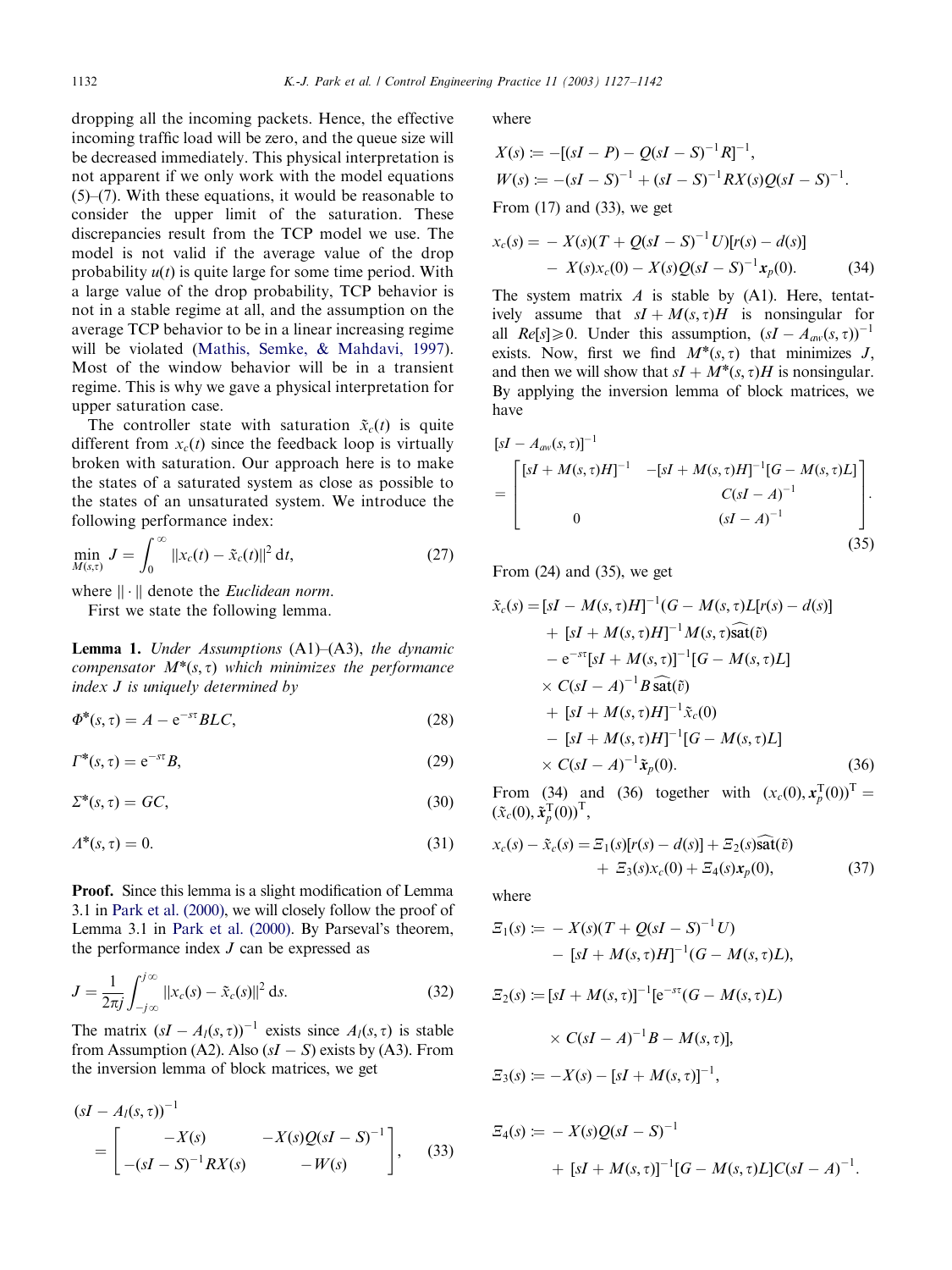Let  $M_t(s, \tau)$  be a solution for  $\mathcal{Z}_2(s) = 0$ , then

$$
M_t(s, \tau) = e^{-s\tau} GC(sI - A)^{-1}
$$
  
 
$$
\times B[I + e^{-s\tau} LC(sI - A)^{-1}B]^{-1}.
$$
 (38)

By applying the matrix inversion lemma, we can express (38) as follows:

$$
M_t(s,\tau) = e^{-s\tau} GC[sI - A + e^{s\tau}BLC]^{-1}B.
$$
 (39)

By using (27), we get  $\mathcal{Z}_1(s) = 0$ ,  $\mathcal{Z}_3(s) = 0$ , and  $\mathcal{Z}_4(s) = 0$ . Consequently,  $M_t(s, \tau)$  is an optimal solution  $M^*(s, \tau)$  that minimizes J with  $J = 0$ . By comparing (11) and (12) with (39), we get

$$
\Phi^*(s,\tau) = A - e^{-s\tau} BLC,\tag{40}
$$

$$
\Gamma^*(s,\tau) = e^{-s\tau}B,\tag{41}
$$

$$
\Sigma^*(s,\tau) = GC,\tag{42}
$$

$$
\Lambda^*(s,\tau) = 0.\tag{43}
$$

Now we show that  $sI + M^*(s, \tau)H$  is nonsingular for all  $Re[s] \ge 0$ . From (A2),  $sI - A<sub>l</sub>(s, \tau)$  is nonsingular for all  $Re[s] \geq 0$ . Thus, we have

$$
\det(sI - A_I(s, \tau))
$$
  
= det  $\begin{bmatrix} sI - P & -Q \\ -R & sI - S \end{bmatrix}$ , (44)

$$
= \det(sI - S)\det[(sI - P) - Q(sI - S)^{-1}R]
$$
 (45)

$$
= \det(sI - S)\det[SI + M^*(s, \tau)H]
$$
\n(46)

$$
\neq 0, \quad \forall Re[s] \geq 0. \tag{47}
$$

Therefore,  $det[sI + M^*(s, \tau)H] \neq 0$ ,  $\forall Re[s] \ge 0$ . This completes the proof.  $\Box$ 

From Lemma 1, we have the following theorem for design of the compensator.

Theorem 1. Consider the dynamic anti-windup scheme in Fig. [3](#page-3-0). If Assumptions  $(A1)$ – $(A3)$  are satisfied, then the state-space realizable form of the dynamic compensator  $M^*(s, \tau)$  which minimizes the performance index J in (27) is uniquely determined by the following equations:

$$
\dot{\mathbf{x}}_d(t) = A\mathbf{x}_d(t) + B\eta(t),\tag{48}
$$

 $\zeta(t) = Cx_d(t),$  (49)

$$
\eta(t) = \zeta(t - \tau) - L\xi(t - \tau) \tag{50}
$$

and 
$$
J = 0
$$
, i.e.  $\tilde{x}_c(t) = x_c(t)$ ,  $\forall t \in [0, \infty]$  with  $M^*(s, \tau)$ .

Proof. From Lemma 1, we have the following parameters for  $M^*(s, \tau)$ :

$$
\Phi^*(s,\tau) = A - e^{-s\tau} BLC,\tag{51}
$$

$$
\Gamma^*(s,\tau) = e^{-s\tau}B,\tag{52}
$$

$$
\Sigma^*(s,\tau) = GC,\tag{53}
$$

$$
A^*(s, \tau) = 0. \tag{54}
$$

However, the parameters  $\Phi^*, \Gamma^*, \Sigma^*$ , and  $\Lambda^*$  are not directly realizable forms. For the realization of the dynamic compensator, we need a direct expression of  $M^*(s, \tau)$ . By substituting (28)–(31) with the zero initial states for  $\Phi$ ,  $\Gamma$ ,  $\Sigma$ , and  $\Lambda$  in (11) and (12), we get the following equations:

$$
sx_d(s) = (A - e^{-st}BLC)x_d(s) + e^{-st}B\zeta(s),
$$
\n(55)

$$
\zeta(s) = GCx_d(s). \tag{56}
$$

Equations (55) and (56) can be transformed into

$$
sx_d(s) = Ax_d(s) + B\eta(s),\tag{57}
$$

$$
\zeta(s) = Cx_d(s),\tag{58}
$$

where

$$
\eta(s) \coloneqq -e^{-s\tau}LCx_d(s) + e^{-s\tau}\zeta(s). \tag{59}
$$

Furthermore, (59) can be rearranged as

$$
\eta(s) = -e^{-st}LCx_d(s) + e^{-st}\zeta(s) \tag{60}
$$

$$
=-e^{-s\tau}(-LCx_d(s)+\zeta(s))\tag{61}
$$

$$
=-e^{-s\tau}(\zeta(s)-L\zeta(s)).\tag{62}
$$

The time-domain representation of (62) is

$$
\eta(t) = \zeta(t - \tau) - L\zeta(t - \tau). \tag{63}
$$

Consequently, if we consider the time-domain representation of (57), (58), and (63) together, we have the following equations for a realizable form of the compensator.

$$
\dot{\mathbf{x}}_d(t) = A\mathbf{x}_d(t) + B\eta(t),\tag{64}
$$

$$
\zeta(t) = Cx_d(t),\tag{65}
$$

$$
\eta(t) = \zeta(t - \tau) - L\xi(t - \tau). \tag{66}
$$

Also, from Lemma 1, we have  $\tilde{x}_c(t) = x_c(t)$ ,  $\forall t \in [0, \infty]$ with  $M^*(s, \tau)$ . This completes the proof.  $\Box$ 

Remark 1. The purpose of the proposed anti-windup scheme is to maintain the controller states to be exactly the same as those without saturation during the period of saturation. However, this does not mean that the controller with saturation is equivalent to that without saturation. What is done in the proposed anti-windup scheme is to match the controller state. Still the matrix L in (9) reflects the saturation effect. If we use a pure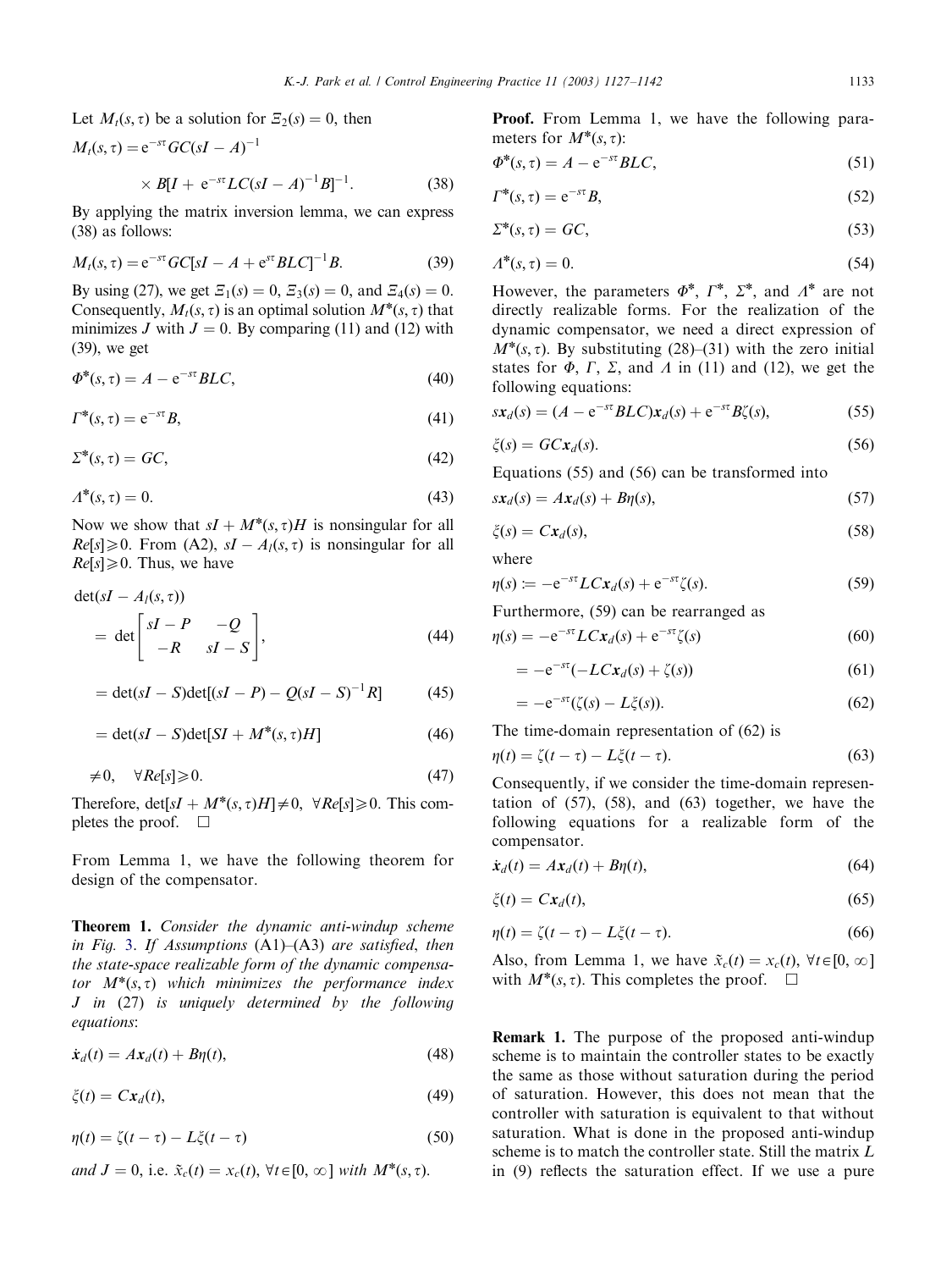integral controller as in [Aweya et al. \(2001\)](#page-15-0), then  $L = 0$ and the compensated controller with saturation will be the same as that without saturation.

Remark 2. We can design the proposed anti-windup compensator using only some given nominal model of the system. The system parameters are the round trip time  $R$  and the number of connections  $N$ . For given nominal values of these parameters, i.e.  $R = R_0$  and  $N = N_0$ , we can design the corresponding compensator by Theorem 1. However, in a real network environment, these parameters are always time-varying. In this situation, the equality  $\tilde{x}_c(t) = x_c(t), \forall t \in [0, \infty]$  will no longer be valid. Still,  $\tilde{x}_c(t)$  with  $M^*(s, \tau)$  will follow the controller state of the nominal unsaturated system. Consequently, if we assume that  $R \leq \bar{R}$  and  $N \geq N$  for some  $\bar{R}$  and N and design the compensator based on some  $\bar{R}$  and  $\bar{N}$  and design the compensator based on these  $\bar{R}$  and  $\bar{N}$  then since the PL controller has been these  $\bar{R}$  and  $\bar{N}$ , then, since the PI controller has been<br>designed beforehand to show good performance with designed beforehand to show good performance with the nominal model, the proposed compensator will be expected to show satisfactory behavior regardless of some model uncertainties. We will give an additional remark on the stability of the overall system with model uncertainties in the next section.

Remark 3. The main purpose of the anti-windup scheme is to compensate the controller when the difference between  $v(t)$  and  $u(t)$  is observed. However, if the proposed compensator is added to the controller, it can affect the controller for a considerable period even after the actuator escapes from saturation. Consequently, this can affect the controller adversely. Even though the controller states are maintained to the unsaturated controller states by the compensator, this may not be the best way for performance when the actuator escapes from saturation. Hence, when the actuator escapes from saturation, it is desirable to turn off the compensator. This can be achieved by resetting the dynamic compensator states to be zero. This resetting process does not alter the form of the dynamic compensator ([Park](#page-15-0) & [Choi, 1995\)](#page-15-0).

## 4. Stability of the proposed scheme

In this section, we consider stability of the TCP/AQM system with the proposed anti-windup scheme. Here, we establish the stability of the system based on the linearized TCP model (3)–(5). The state representations of closed-loop systems with and without saturation are given in (17) and (19), respectively. We first consider the total stability [\(Chen, 1999\)](#page-15-0) of the overall system. A system is totally stable if closed-loop transfer function of every possible input–output pair is bounded-input bounded-output (BIBO) stable. Consequently, total stability represents the bounded-input bounded-state (BIBS) stability. Though the system is open-loop stable, stability of the controller is not guaranteed. Since the PI controller may be unstable, it is necessary to check that all the states of the plant as well as the controller are bounded.

**Theorem 2.** The overall system is totally stable under Assumptions  $(A1)$ – $(A3)$ .

**Proof.** Here, we closely follow the proof of Theorem 5.1 in [Park et al. \(2000\)](#page-15-0). First, note that the compensator itself is stable since  $\Phi^*$  in (28), the overall closed-loop system matrix without saturation is stable by (A3). Now by substituting (28)–(31) into (20), we get

$$
A_{sat}(s,\tau) = \begin{bmatrix} A_l(s,\tau) & -C \\ & -e^{s\tau}BLC \\ 0 & 0 & A \end{bmatrix},
$$
 (67)

where  $A_l(s, \tau)$  is given in (18). The eigenvalues of  $A_{sat}(s, \tau)$  consist of the eigenvalues of  $A_l(s, \tau)$  and A. Thus,  $A_{sat}(s, \tau)$  is stable from (A1) and (A2). Consequently, the theorem follows directly from the fact that (19) is stable since  $A_{sat}(s, \tau)$  is stable and sat() is a bounded function.  $\square$ 

When the windup phenomenon occurs, the feedback loop will be virtually broken and the system will show open-loop behavior. Consequently if the controller is not stable, the controller state can become very large in the case of windup. With the proposed compensator, the boundedness of the controller state will be guaranteed from Theorem 2.

Now we address a sufficient condition for asymptotic stability. Here we assume that  $R \leq \bar{R}$  and  $N \geq N$  for some known  $\bar{R}$  and N and the anti-windup compensator some known  $\bar{R}$  and  $\bar{N}$  and the anti-windup compensator<br>has been designed based on these  $\bar{R}$  and  $\bar{N}$ has been designed based on these  $\bar{R}$  and  $\bar{N}$ .

Theorem 3. The overall system is asymptotically stable in the absence of exogenous inputs  $r(t)$  and  $d(t)$  if the following condition holds:

$$
k_P < \frac{6N^3}{\left(\bar{R}C_l\right)^4}.\tag{68}
$$

Proof. From the circle criterion of Theorem 5.3 in [Park](#page-15-0) [et al. \(2000\)](#page-15-0), the system is asymptotically stable if  $Re\{e^{-j\omega\tau}LP(j\omega)\} > -1$ ,  $\forall \omega \in [-\infty, \infty]$ . From (5) and (6), we have the following transfer function of the plant:

$$
P(j\omega) = \frac{b}{j\omega(j\omega - a)},
$$
\n(69)

where  $a = -2N/\bar{R}^2 C_l$ , and  $b = 2C_l^2/3N$ .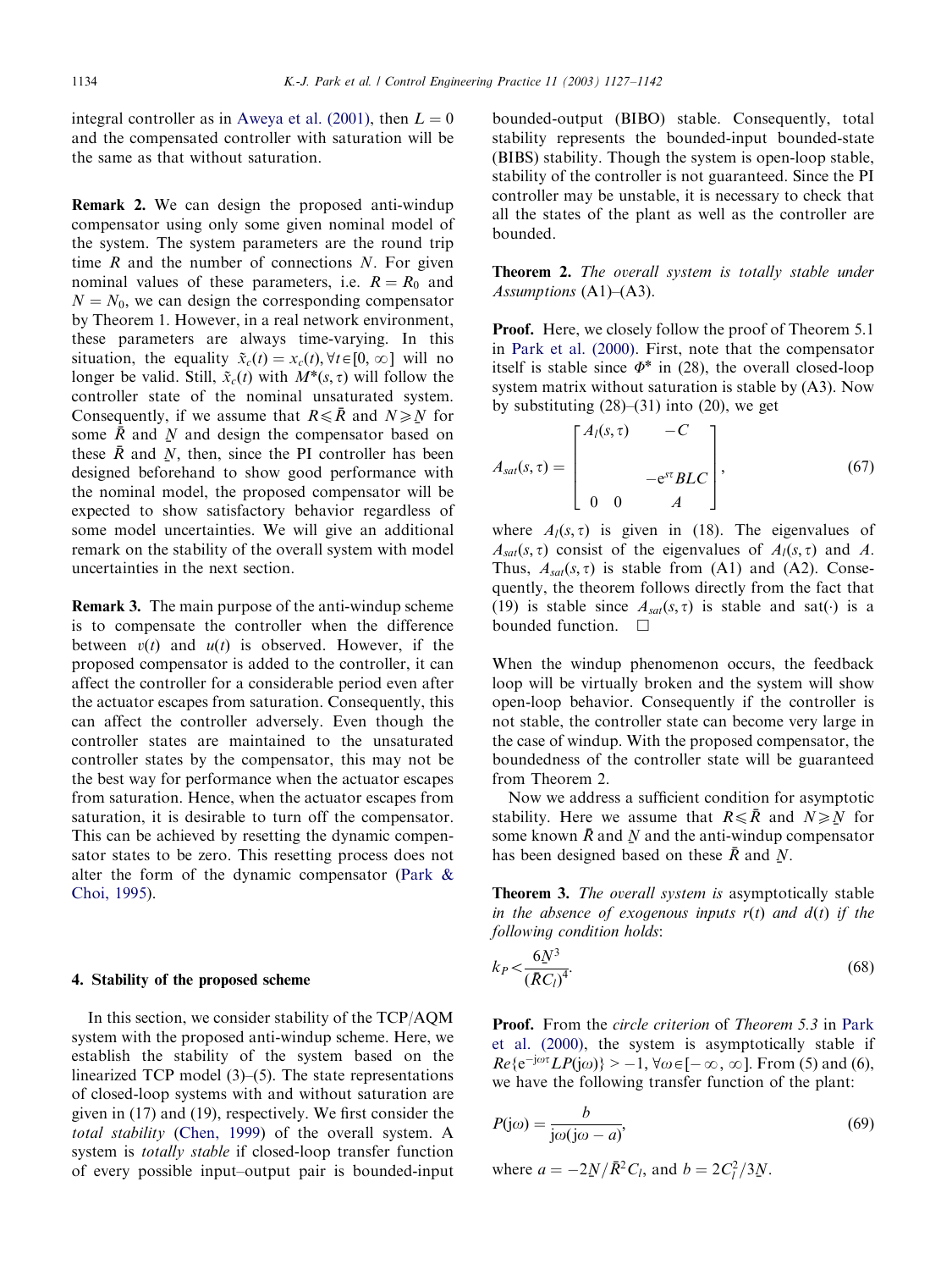From (69) together with  $L = k_P$  and  $\tau = \bar{R}$ , we have the following condition:

$$
Re\left\{\frac{be^{-j\omega\bar{R}}}{j\omega(j\omega-a)}\right\} k_P > -1, \quad \forall \omega \in [-\infty, \infty].
$$
 (70)

Note that

$$
Re\left\{\frac{be^{-j\omega\bar{R}}}{j\omega(j\omega-a)}\right\} = \frac{-b\omega\cos(\omega\bar{R}) + ab\sin(\omega\bar{R})}{\omega(\omega^2 + a^2)}.
$$
 (71)

Since (71) is an even function of  $\omega$ , we only consider  $\omega \in (0, \infty]$ . The right hand side of (71) can be bounded by the following inequality:

$$
\frac{-b\omega\cos(\omega\bar{R}) + ab\sin(\omega\bar{R})}{\omega(\omega^2 + a^2)} > \frac{b(-\omega + a)}{\omega(\omega^2 + a^2)}.
$$
(72)

Here, if we let  $g(\omega) := (-\omega + a)/(\omega(\omega^2 + a^2))$ , then  $g'(\omega) > 0$  for  $\forall \omega > 0$ . Therefore

$$
g(\omega) > \inf_{\omega \in (0,\infty]} g(\omega) = \lim_{w \to 0^+} g(\omega) = -\frac{1}{a^2}.
$$
 (73)

Consequently,

$$
k_P < \frac{a^2}{b} \tag{74}
$$

$$
=\frac{6N^3}{(\bar{R}C_l)^4}.\qquad \Box \tag{75}
$$

Remark 4. As mentioned in Remark 5.2 in [Park et al.](#page-15-0) [\(2000\)](#page-15-0), we can readily show that Theorems 2 and 3 are still valid with model uncertainties if the following three conditions hold: (i) The TCP/AQM system is open-loop stable under uncertainties. (ii) The conventional PI controller has been designed beforehand to show robust stability and performance. (iii) The proposed antiwindup compensator  $M^*(s, \tau)$  is designed for the nominal model. Since the TCP/AQM is open-loop stable with any values of  $R$  and  $N$  as we can see from  $(5)$ – $(7)$ , the first condition is satisfied. Also, if we assume that  $R \le \bar{R}$  and  $N \ge N$  for some known  $\bar{R}$  and  $N$ , then we can design the PL controller to show robust stability and can design the PI controller to show robust stability and performance under  $R \leq \bar{R}$  and  $N \geq N$  by following the midelines in Hollot et al. (2001b). Consequently, the guidelines in [Hollot et al. \(2001b\)](#page-15-0). Consequently, the second condition can also be satisfied. The third condition holds if we design the compensator  $M^*(s, \tau)$ with  $\bar{R}$  and  $\underline{N}$ . In summary, we can guarantee the total<br>stability and the asymptotic stability without expressions stability and the asymptotic stability without exogenous inputs regardless of model uncertainties. In a practical sense, however, it may be problematic how to estimate  $\bar{R}$ and N at routers. We may get a rough estimate of  $\bar{R}$ <br>by considering the maximum propagation delay by considering the maximum propagation delay, the buffer size of the router, and the maximum number of hops. Also we can get information on  $\overline{N}$  by<br>observing the Internet traffic. Since we do not need to observing the Internet traffic. Since we do not need to know exact values of  $R$  and  $N$ , but the rough bound of  $R$  and  $N$ , it would not be very difficult to estimate these values.

#### 5. Simulations

For a digital implementation, we need to convert the differential equations in Theorem 1 into difference equations. First we rewrite the compensator equations here with  $x_d(t) := (x_{d1}(t), x_{d2}(t))^T$ .

$$
\begin{bmatrix} \dot{x}_{d1}(t) \\ \dot{x}_{d2}(t) \end{bmatrix} = \begin{bmatrix} 0 & 1 \\ 0 & a \end{bmatrix} \begin{bmatrix} x_{d1}(t) \\ x_{d2}(t) \end{bmatrix} + \begin{bmatrix} 0 \\ b \end{bmatrix} \eta(t), \tag{76}
$$

$$
\xi(t) = x_{d1}(t),\tag{77}
$$

$$
\eta(t) = \zeta(t - \tau) - k_P \zeta(t - \tau),\tag{78}
$$

where  $a = -2N/R^2C_l$ , and  $b = 2C_l^2/3N$ .

For design of the compensator, we assume that the minimum number of connections N and the maximum<br>round trip time  $\bar{R}$  are known. Then, based on these round trip time  $\bar{R}$  are known. Then, based on these nominal values together with a given value of the link capacity  $C_l$ , we design a proposed anti-windup compensator.

Now we have the following equations:

$$
\dot{x}_{d1}(t) = x_{d2}(t),\tag{79}
$$

$$
\dot{x}_{d2}(t) = -\frac{2N}{\bar{R}^2 C_l} x_{d2}(t) + \frac{2C_l^2}{3N} \eta(t),\tag{80}
$$

$$
\xi(t) = x_{d1}(t),\tag{81}
$$

$$
\eta(t) = \zeta(t - \bar{R}) - k_P \zeta(t - \bar{R}).\tag{82}
$$

These can be converted into difference equations with an additional assumption that the maximum delay  $\bar{R}$  is a multiple of the sampling time  $T_s$ , i.e.  $\bar{R} = mT_s$ . Several simple methods can be applied to get difference equations such as the forward rectangular rule (also known as Euler's rule), the backward rectangular rule, and the trapezoid rule (also called the bilinear transformation), etc. [\(Franklin, Powell, & Workman, 1990\)](#page-15-0). Here we adopted Euler's rule for the approximation as follows:

$$
x_{d1}((n+1)T_s) = x_{d1}(nT_s) + T_s x_{d2}(nT_s),
$$
\n(83)

$$
x_{d2}((n+1)T_s) = \left(1 - T_s \frac{2N}{\bar{R}^2 C_l}\right) x_{d2}(nT_s) + T_s \frac{2C_l^2}{3N} \eta(nT_s), \tag{84}
$$

$$
\xi(nT_s) = x_{d1}(nT_s),\tag{85}
$$

$$
\eta(nT_s) = \zeta((n-m)T_s) - k_P \zeta((n-m)T_s). \tag{86}
$$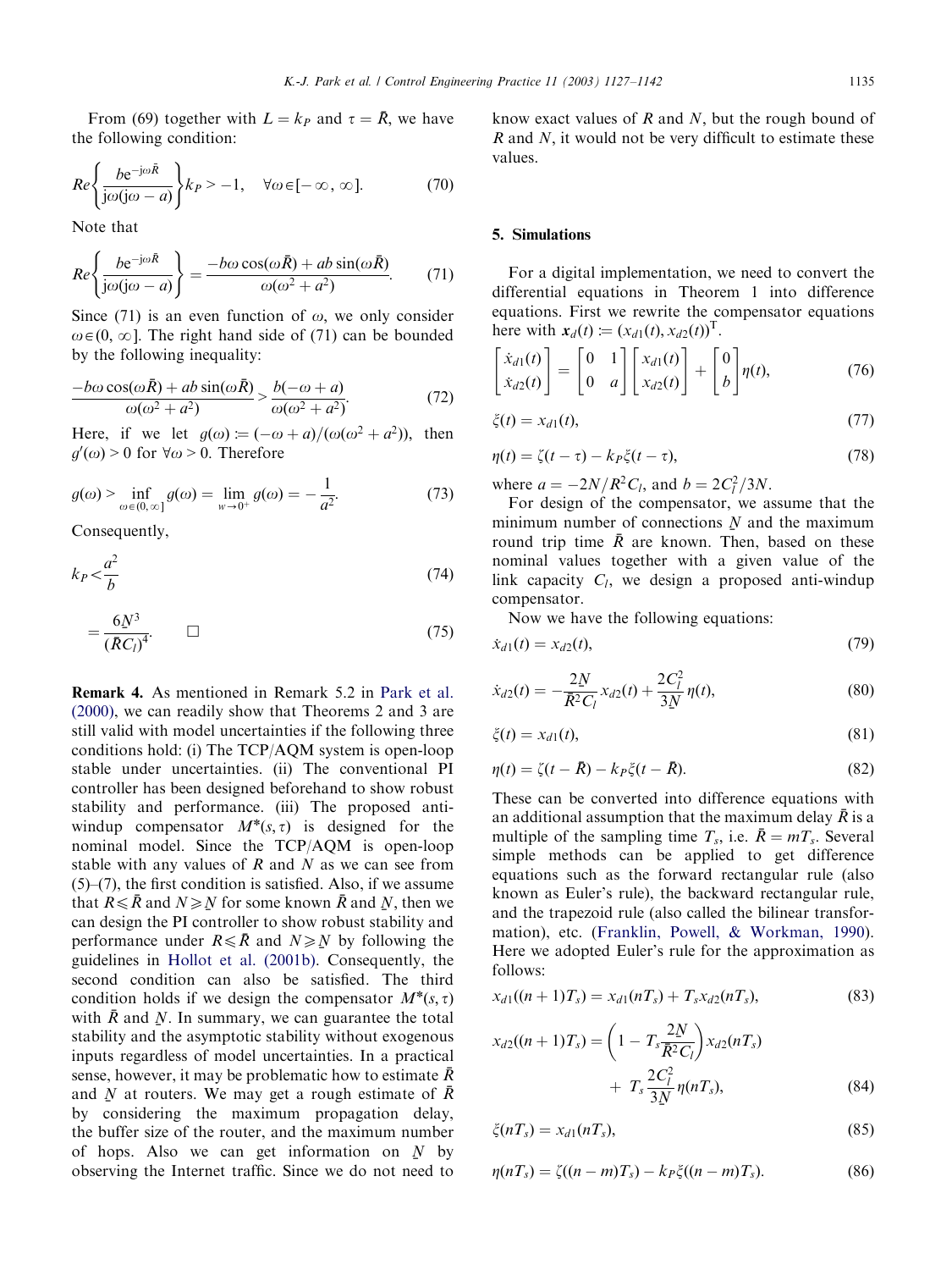In all simulations, the following nominal values were used for design of the proposed anti-windup compensator:  $N = 100$  connections,  $\bar{R} = 50$  ms,  $T_s = 10$  ms,<br> $\bar{R}/T = 5$   $k_B = 0.0015$   $k_A = 0.001$  and  $a_B = 50$  $\bar{R}/T_s = 5$ ,  $k_P = 0.0015$ ,  $k_I = 0.001$ , and  $q_{ref} = 50$ packets. We compare the performance of the proposed scheme

with the conventional PI control AQM scheme in [Hollot](#page-15-0) [et al. \(2001b\)](#page-15-0) and the incremental algorithm [\(Peng et al.,](#page-15-0) [1996\)](#page-15-0). Note that, even though the authors [Hollot et al.](#page-15-0) [\(2001b\)](#page-15-0) did not consider the windup phenomenon in their work, they implemented a simple and intuitive code to prevent windup phenomenon, which is included in the daily snapshot of ns-2. However, it is a heuristic approach for resolving windup problems. In the following simulations, instead of using the PI controller implemented in ns-2 daily snapshot, we use a PI controller which does not adopt any anti-windup scheme for comparison with our proposed scheme.

For Experiments 1–3, we implemented a dumbbell topology where all connections traverse a single bottleneck link. All other links have the same bandwidth so that they do not create any bottlenecks. The allocated buffer size of the bottleneck router is set to 100 packets. The link capacity is 15 Mb/s and the average packet size is 1000 Bytes.

In Experiment 4, we have considered a multiple-node case as shown in [Fig. 9](#page-12-0). There are three queues in the network and Queue 2 is shared with the main and cross traffics. We observed Queue 2 under dynamic connection establishment and termination.

## 5.1. Experiment 1

In this experiment, we verify the performance of the algorithms for three traffic cases. In the first case, we set the real traffic same as the nominal model, i.e. we let  $R = 50$  ms and  $N = 100$ . So the model used for design of the proposed compensator is valid in this case. All the TCP connections are abruptly established and disconnected at  $t = 5$  and 30 s, respectively. In the second interval, the number of connections abruptly increases and decreases as follows:  $N = (3 - |k-2|)/2$  during the interval of  $t = [40 + 5k, 45 + 5k], k = 0, 1, 2, 3, 4.$ Finally we randomly increases and decreases connections during  $t = [75, 80]$  and [95, 100], respectively. Fig. 4 shows the result of the conventional PI control. The queue size error during the first under-utilization period makes the output of the PI controller become a large negative value as we can see from Fig. 4. This negative value is maintained till about  $t = 10$  s. Hence, after the connections are established at  $t = 5$  s, during the period of  $t = [5, 10]$ , the PI controller does not work any more, and the queue becomes a drop-tail, which results in severe oscillations as we can see from Fig. 4. Hence, the performance degrades significantly. This windup phenomenon is observed in Fig. 4 when sudden connections are established. During the second interval, the windup phenomenon is more severe because the under-utilization periods are longer than the first interval. The queue size is not properly controlled and decreased until around  $t = 60$  s. We can also see a similar windup



Fig. 4. Experiment 1; Conventional PI control in a single bottleneck topology.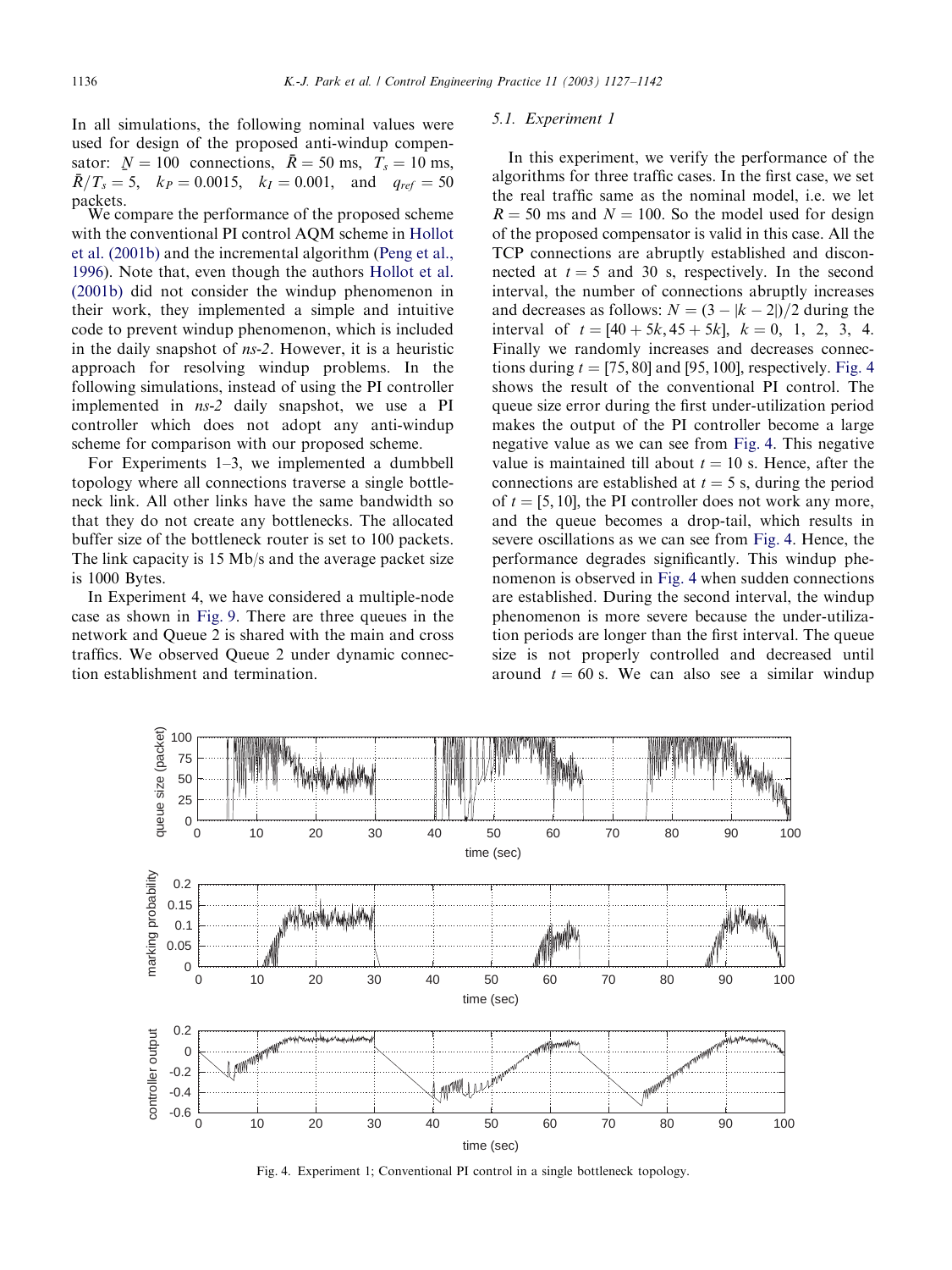

Fig. 5. Experiment 1; PI control with the incremental algorithm in a single bottleneck topology.



Fig. 6. Experiment 1; PI control with the proposed scheme in a single bottleneck topology.

phenomenon in the third interval. Figs. 5 and 6 show the simulation results of the incremental algorithm and the proposed scheme, respectively. In both cases, the controller output does not become a large negative value and remains around zero during the under-utilization period. However, from Fig. 5, we can know that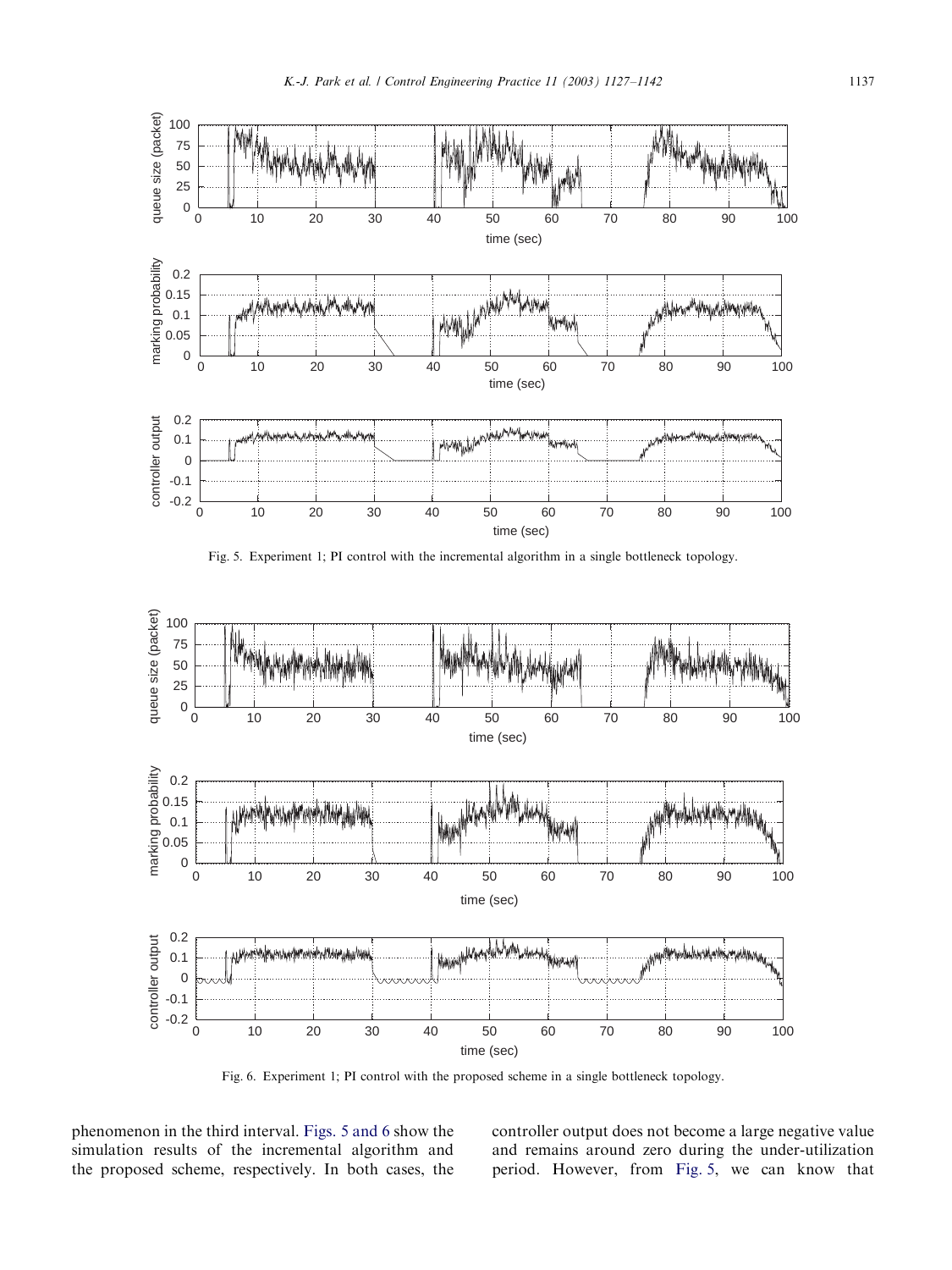<span id="page-11-0"></span>the incremental algorithm does not control the queue properly at around  $t = 45$  and 60 s, which results from the slow response of the incremental algorithm.

# 5.2. Experiment 2

Now we perform the same scenario with different values of  $R$  and  $N$ . The purpose of this experiment is to



Fig. 8. Experiment 3; PI control with the proposed scheme;  $N = 50$ ,  $R = 75$  ms.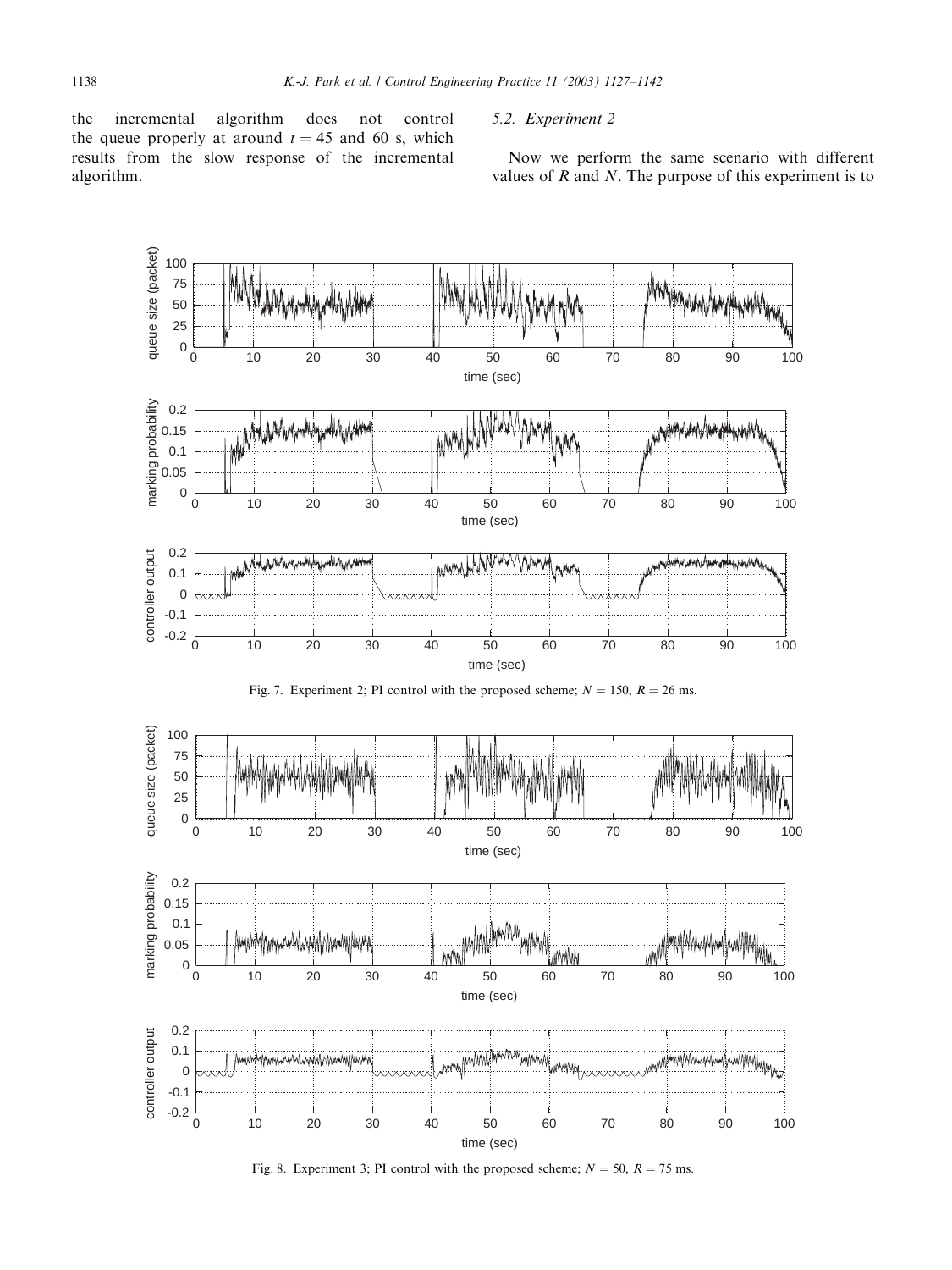<span id="page-12-0"></span>show the performance of the proposed scheme with model uncertainty. We use  $R = 26$  ms and  $N = 150$  in this experiment. The model used for compensator design is no more valid and there exists certain amount of model uncertainties. However, still  $R < \overline{R}$  (= 50) and  $N > N$  (= 100) are satisfied and hence the stability<br>condition is fulfilled. As we can see from Fig. 7, the condition is fulfilled. As we can see from [Fig. 7](#page-11-0), the proposed scheme also works well in this case.

#### 5.3. Experiment 3

In this experiment, we study the performance of the proposed algorithm for the case  $R > \bar{R}$  and  $N < N$ . Here we use  $R = 75$  ms and  $N = 50$ . From Fig. 8, we can tell we use  $R = 75$  ms and  $N = 50$ . From [Fig. 8,](#page-11-0) we can tell that the proposed scheme still works pretty well. Note that the proposed algorithm in the unsaturated region is exactly same as the conventional PI controller since the states of the dynamic anti-windup compensator will be reset to zero in the unsaturated region. Hence, the performance of the proposed scheme in unsaturated region is influenced by the delay  $R$  and will be degraded as R increases.

# 5.4. Experiment 4

In this experiment, we consider a multiple-node case. As shown in Fig. 9, there are three queues, among which Queue 2 is shared with the main and the cross traffics.

We dynamically establish and terminate the main and cross traffics. All of the cross traffic connections are abruptly on and off at  $t_{on}^c$  and  $t_{off}^c$  where  $t_{on}^c = \{5, 53\}$ and  $t_{off}^c = \{47, 100\}$ . The number of the cross connections are set to 50. The number of the main traffic connections are randomly increased and decreased during  $I_{inc}$  and  $I_{dec}$  where  $I_{inc} = \{ [8, 14], [55, 59] \}$  and  $I_{dec} = \{ [32, 39], [94, 100] \}$ , respectively. The total number of the main connections is 50.

[Figs. 10–12](#page-13-0) show the instantaneous queue sizes of Queue 2 for the PI AQM, the incremental algorithm, and the proposed scheme, respectively. [Fig. 10](#page-13-0) shows a similar result with a single bottleneck case. The windup phenomenon is followed by buffer overflows. [Fig. 11](#page-13-0) shows that the incremental algorithm works pretty well in this case. However, we can observe the slow response of the incremental algorithm at abrupt traffic change compared to the proposed scheme. From [Fig. 12,](#page-14-0) we can see that the proposed scheme prevents the windup phenomenon and works properly when the connections are established and disconnected abruptly.

Now we compare the performance of the schemes with respect to packet loss ratio, attainable utilization, and average and STD of the queue size of Queue 2. Note that, since we have enabled Explicit Congestion Notification (ECN), the packet loss results entirely from buffer overflows. [Fig. 13](#page-14-0) shows that packet loss ratio of the PI AQM scheme is much larger than those of the incremental algorithm and the proposed scheme. As already mentioned earlier, this is because the PI AQM scheme does not recover from under-utilization quickly and the queue becomes a drop-tail, which cannot avoid buffer overflows. The attainable utilizations of the incremental algorithm and the proposed scheme are also slightly larger than that of the PI AQM as we can see from [Fig. 14.](#page-14-0) This is because a drop-tail queue usually oscillates severely, which sometimes results in under-utilization. We can also verify the performance of the schemes by comparing the queue behavior. From [Fig. 15](#page-15-0), we can know that the proposed scheme controls the queue size better than the other algorithms. Also from [Fig. 16](#page-15-0), we can verify that the queue size variance of the proposed scheme is the smallest among the three algorithms. These implies that the proposed scheme controls the queue size more properly than the conventional PI and the incremental algorithm.



Fig. 9. The multiple-node simulation topology.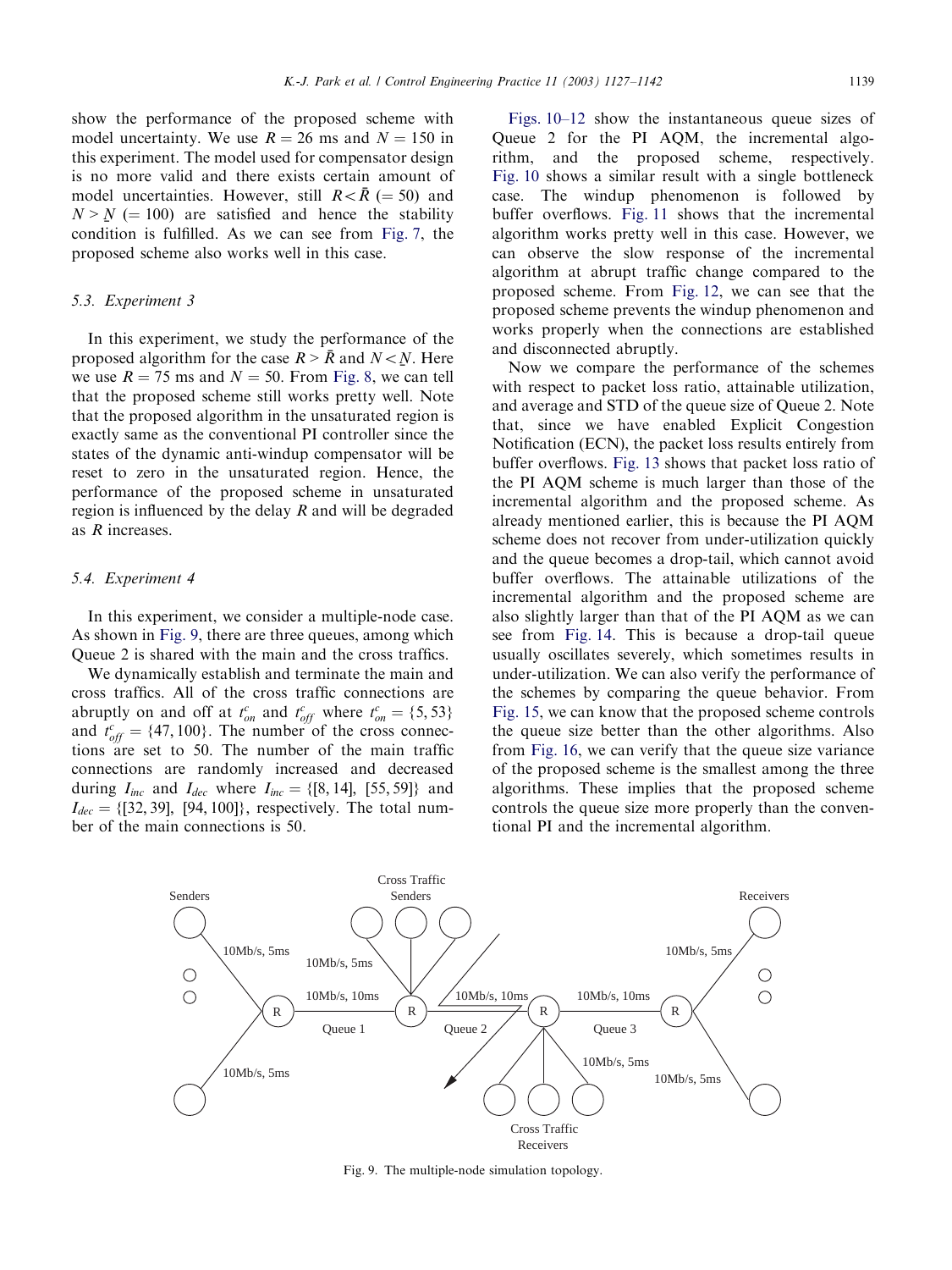<span id="page-13-0"></span>





Fig. 11. Experiment 4; PI control with the incremental algorithm in a multiple-node topology.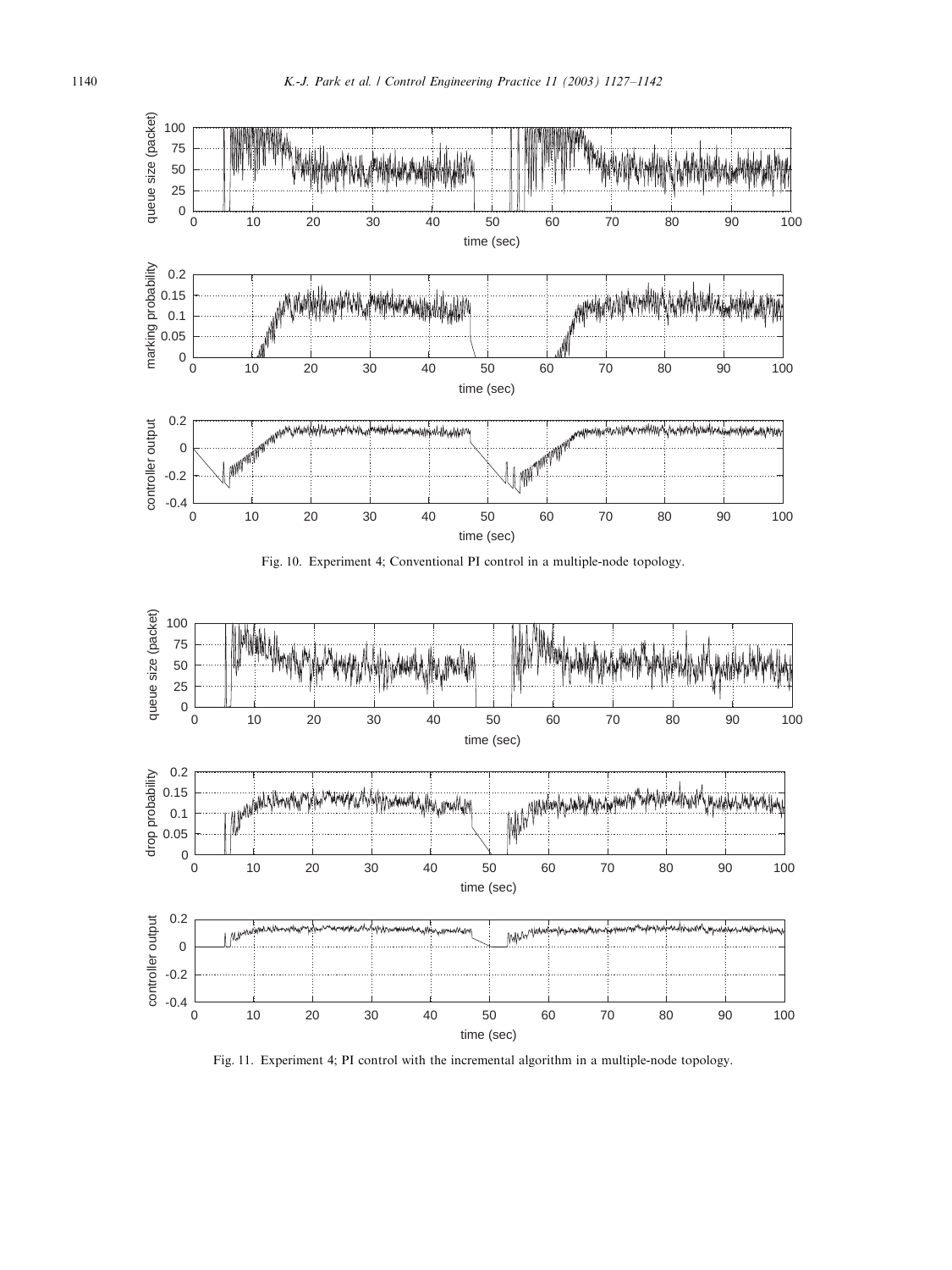

<span id="page-14-0"></span>

Fig. 12. Experiment 4; PI control with the proposed scheme in a multiple-node topology.



Fig. 13. Experiment 4; Comparison of packet loss rate in a multiplenode topology.



Fig. 14. Experiment 4; Comparison of utilization in a multiple-node topology.

# 6. Conclusion

The conventional PI AQM scheme outperforms RED significantly. However, the limitation of drop probability can cause significant performance degradation. Because the drop probability is restricted to lie in  $[0, 1]$ , windup phenomenon can happen from this saturation effect. Windup phenomenon leads to degradation of the performance of the conventional PI AQM scheme. To resolve this problem,

we applied a dynamic anti-windup scheme based on a TCP/AQM model which includes saturation. We established the total stability and the asymptotic stability without exogenous inputs under model uncertainties for the linearized TCP model in [Hollot](#page-15-0) [et al. \(2001a\).](#page-15-0) We also compared the proposed scheme with the conventional PI AQM scheme and the incremental algorithm via simulations using an *ns*-2. The simulation results show the effectiveness of the proposed scheme.